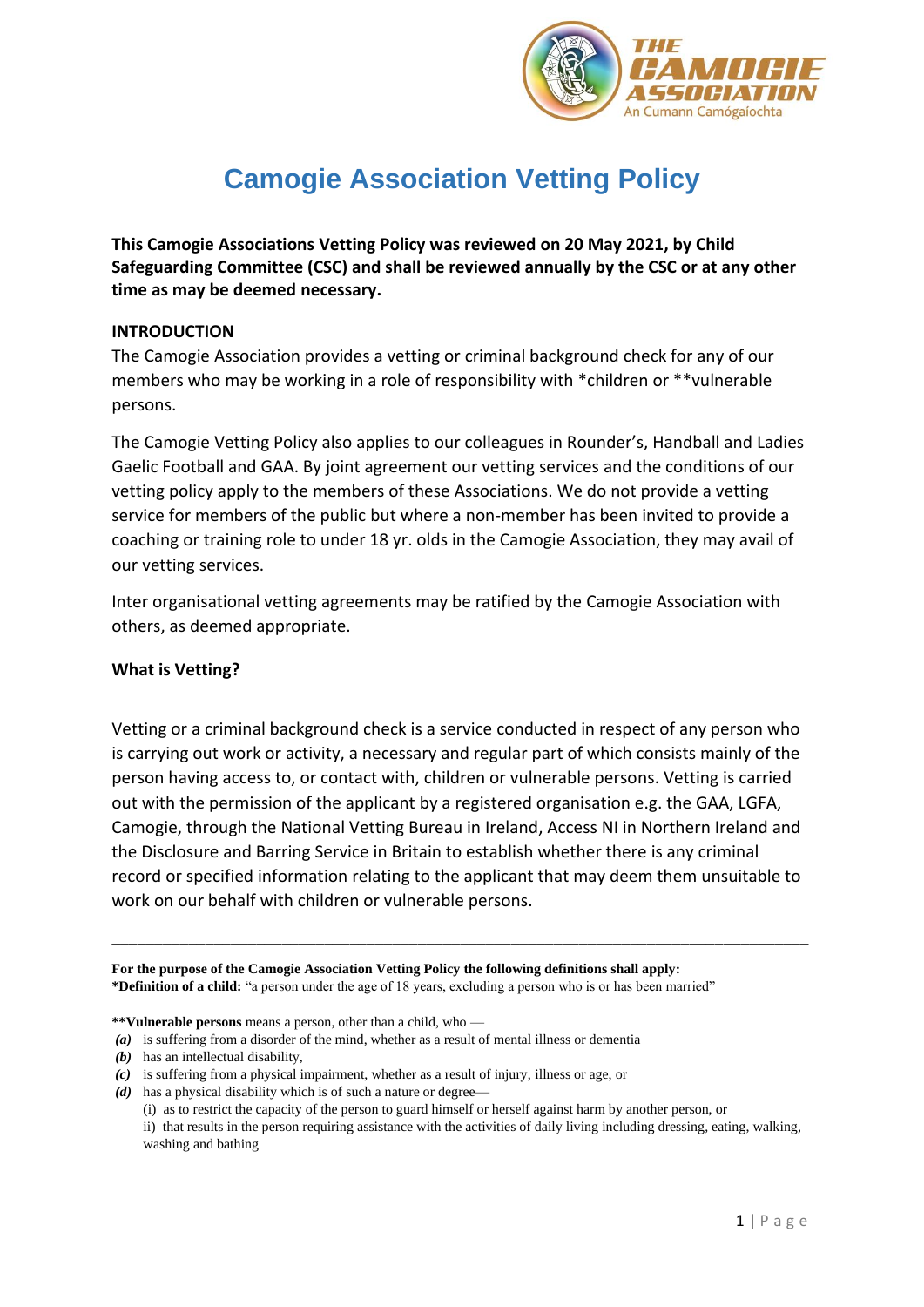

# **Vetting Legislation**

**Republic of Ireland:** The National Vetting Bureau (Children & Vulnerable Persons) Acts 2012 - 2016 commenced on 29th April 2016 and from that date a statutory obligation was placed upon the Camogie Association to ensure that all persons who on our behalf, and who undertake 'relevant work' with children and vulnerable persons in Ireland are vetted, prior to taking up any such role. Applications must be made through the Camogie Association at [https://camogie.ie/administration/child](https://camogie.ie/administration/child-welfare/vetting/)[welfare/vetting/](https://camogie.ie/administration/child-welfare/vetting/)

**Northern Ireland**: The Disclosure and Barring Service (DBS) helps employers in Northern Ireland make safer recruitment decisions and prevent unsuitable people from working with vulnerable groups, including children.

It is an offence in Northern Ireland to permit someone to work with children or young people or adults at risk when they have been barred by the DBS from doing so. Organisations therefore must carry out background checks on any such individual so as to assess their suitability for their position applied. The Enhanced Disclosure Certificates are issued by AccessNI and all applications must be made through Ulster GAA a[t http://ulster.gaa.ie/safeguarding/access-ni/](http://ulster.gaa.ie/safeguarding/access-ni/)

**Britain**: Vetting is carried out on our behalf by Disclosure & Barring Service (DBS – England & Wales) or Disclosure Scotland. The Gaelic Games Council of Britain are required to work within their respective Codes of Practice.

Disclosure Scotland and the Disclosure and Barring Service (DBS) help employers to make safer recruitment decisions and prevent unsuitable people from working with vulnerable groups, including children.

It is an offence to permit someone to work with vulnerable groups, including children when they have been barred by the DBS or Disclosure Scotland from doing so. Therefore, in order to support the safer recruitment process and assess an applicant's suitability for their applied role, we must carry out the relevant background checks.

Applicants should obtain applications via their club/county representative. Further details can be found at: https://britain.gaa.ie/resources/safeguarding/ent ahead

#### **Camogie Association - Registered to administer vetting**

Camogie Association is a Registered Organisation with the National Vetting Bureau (NVB) for the purpose of vetting our members in the Republic of Ireland. A similar service is provided by Ulster GAA, on behalf of the Association, to enable members undertake the necessary background checks under Access NI.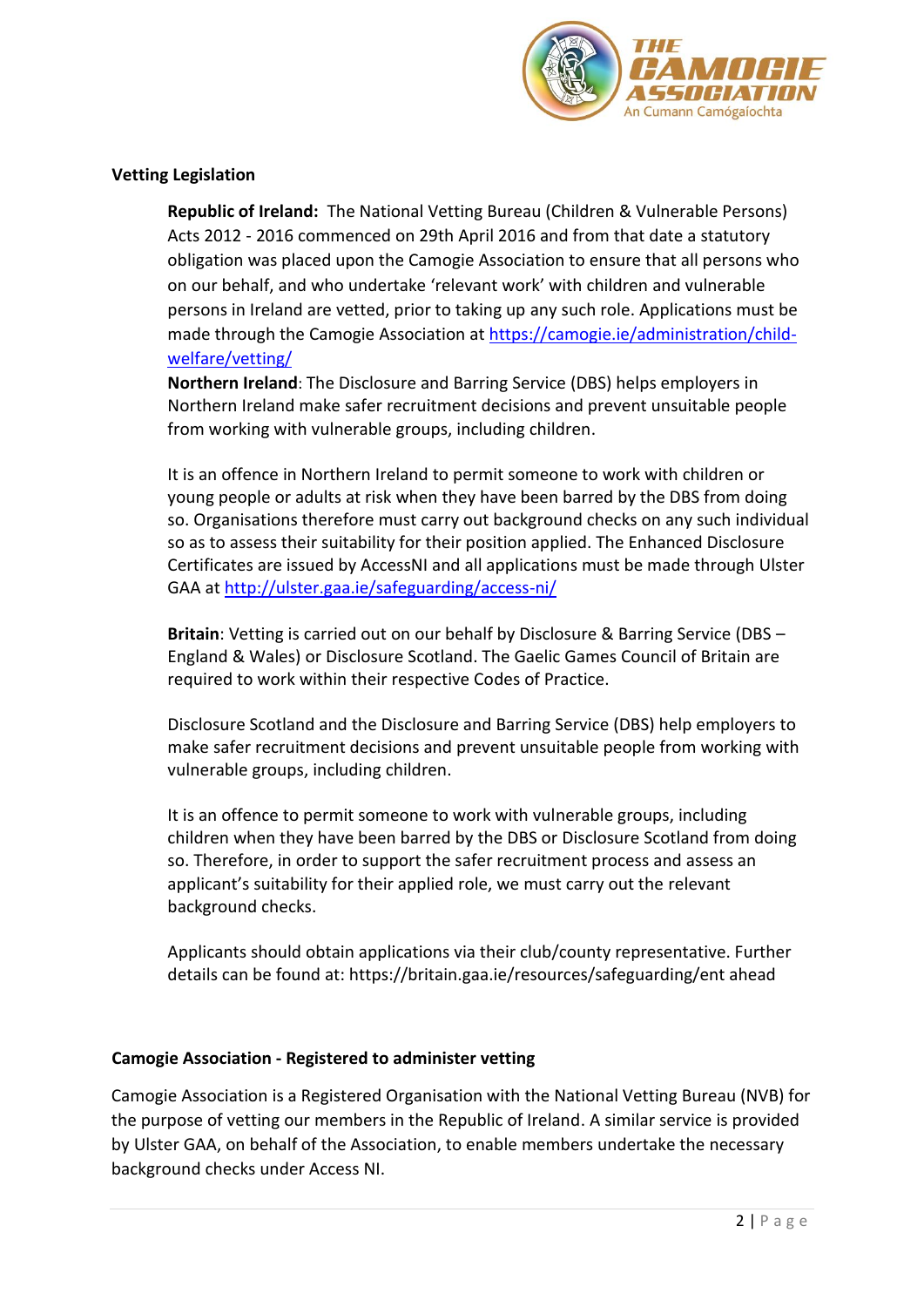

All units of the Association, regardless of what jurisdiction in which they operate, must vet their personnel who work in roles of responsibility with children and vulnerable adults.

# **Who is required to be vetted in the Camogie Association?**

Responsibility has been placed on each organisation to determine who should be vetted in accordance with legislation. The National Vetting Bureau (Children & Vulnerable Persons)

Acts 2012 – 2016 defines these people as undertaking relevant work "any person who is carrying out work or activity, a necessary and regular part of which consists mainly of the person having access to, or contact with, children or vulnerable adults" while the term 'regulated activity' is referred to under the Safeguarding Vulnerable Groups (Northern Ireland) Order 2007.

While the primary purpose of the Camogie E-vetting system is to vet Camogie members who '*undertake relevant work'* or work in a 'regulated position' with children or vulnerable persons the Camogie shall vet non-members if they are required to fulfil any such roles.

Such roles, also referred to as 'relevant work or regulated activity' in legislation, include the following but re not exclusive to these roles:

- Coach or Manager with players 18 years and under
- Cúl Camp Coaching children 18 and under
- Caretaker in care and supervision of children
- Chaperone working with children
- Supervisor working with children or vulnerable persons
- Mentoring players 18 years and under
- First aider providing treatment to children and vulnerable adults
- Artane Band Tutor working with under 18s
- Host Family Child Accommodation
- Match Official in care and supervision of children
- Physiotherapist providing treatment to children and vulnerable adults
- Scór tutor working with under 18s
- Club or County Childrens Officer
- Photographer of childrens games
- Assistant GAA Covid 19 community initiative
- Camp Assistant with children under 18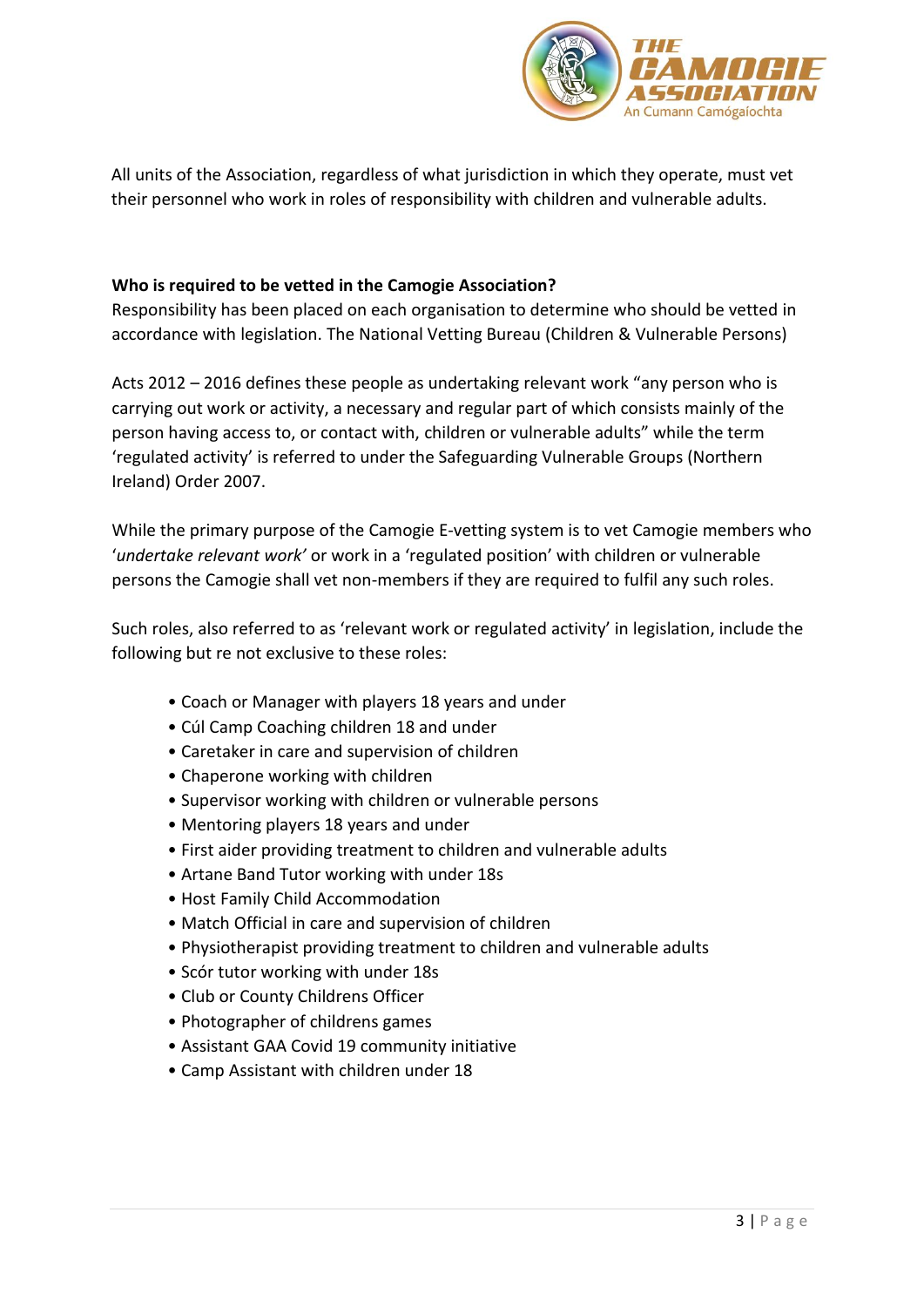

# **Vetting by Ladies Gaelic Football and by the GAA**

Both the Ladies Gaelic Football Association and the GAA Association undertake the vetting of their own members under GAA shared E-vetting system.

An agreement between the GAA, LGFA and Camogie permits each of the Gaelic Games Associations to recognise the vetting carried out by each other, i.e. the GAA will accept and recognise the vetting disclosure for a coach who has been vetted by either LGFA or Camogie and they will do likewise for each of the Gaelic Games Associations.

This agreement applies to vetting carried out under the old vetting procedures and applies to e-vetting applications under Section 12 3 (a) of the National Vetting Bureau (Children & Vulnerable Persons) Acts 2012 – 2016. The Act states that where 2 or more relevant organisations jointly agree in writing to the employment, contracting, permitting or placement of a person to undertake relevant work or activities, it shall be a defence in any proceedings brought against a person for an offence under subsection (2) to show that another relevant organisation who was party to the agreement received a vetting disclosure in respect of the employment, contract, permission or placement of the person concerned.

The GAA also acts on behalf of the Rounders and Handball Associations in the processing of vetting applications both Associations are also subject to this agreement.

However, for those applying through Access NI, you must be vetted for each club that you are working with.

# **Vetting decision making**

The vetting process is but one of many recruitment considerations undertaken when a person is being considered for a role of responsibility or regulated role with children and vulnerable persons in the Camogie Association. (See Code of Behaviour).

In all matters relating to a vetting disclosure received from the National Vetting Bureau in Ireland the decision to issue an acceptance letter or to refuse any such letter is a matter for the National Children's Office on behalf of the Camogie Association.

The issuing of a vetting acceptance letter does not automatically grant an individual the right to work with children or vulnerable persons. Any such decision shall be made by the relevant club or unit having considered other criteria of suitability, including vetting.

Enhanced Disclosure Certificates issued by AccessNI that contain information are risk assessed by Ulster GAA, and the decision in relation to the applicant's suitability for the post applied is made by the Ulster GAA Case Management Team after consultation with the applicant. The decision is not made by the applicant's Club or by a Committee of the Club.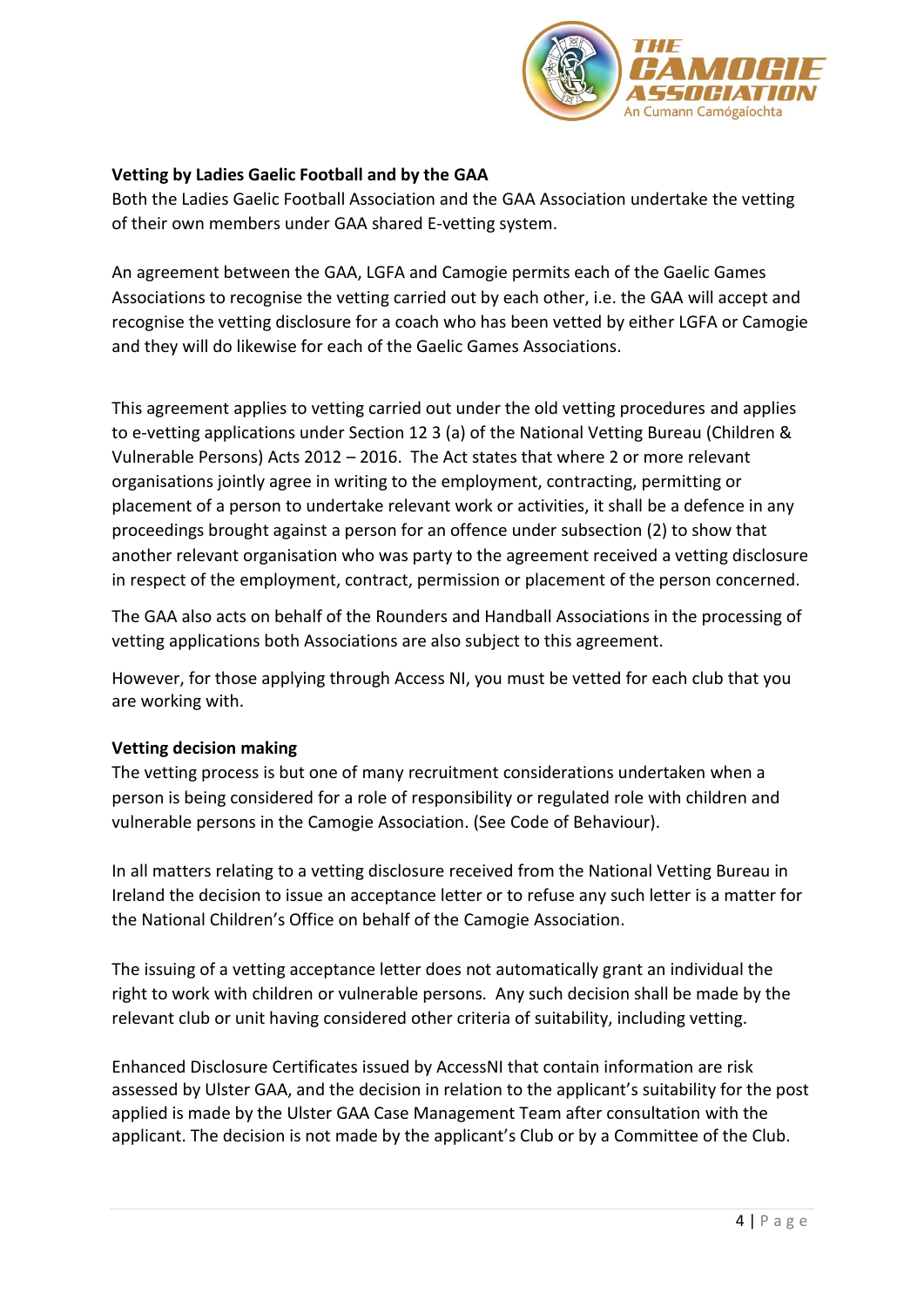

# **Vetting Acceptance**

When an applicant has completed their vetting application and it has been processed through the NVB or AccessNI the GAA will be informed as to the nature if any of the convictions/prosecutions recorded against the applicant. If the levels of any convictions/prosecutions are deemed not to be of a level that might deem the applicant unsuitable they are issued with their GAA vetting acceptance letter.

A copy of their vetting acceptance letter shall also be issued to the applicant' Club Secretary.

#### **Vetting refusals**

Should consideration be given to refusing an application processed by the NVB or AccessNI the matter is discussed directly with the applicant who may appeal any such decision, to an independent Appeals Panel, and no discussion shall take place with the applicant's Club without their permission or until all processes relating to the application have been exhausted, including appeals.

The decision to reject or accept a vetting application is not made by the applicant's Club or by a Committee of the Club but made by the Camogie Associations vetting authorities.

#### **Vetting Appeals**

Where a decision has been made by the Camogie Association to restrict or refuse the participation of an individual in any role in the Association following concerns that arose during the vetting process the individual may appeal to the Code of Best Practice/code of Conduct Appeals Panel at [cwpappeals@gaa.ie](mailto:cwpappeals@gaa.ie) within 7 days of the decision being made. Decisions made by statutory authorities in relation to vetting may not be appealed to the Camogie Association.

#### **Data Protection and Storage**

In accordance with the Data Protection Act 2018 and AccessNI Code of Practice regarding the storage, retention and disposal of application details and disclosures all vetting applications and disclosure documentation shall be retained no longer than is necessary so as to enable the Association to comply with its obligations on the retention of valid vetting data.

Similarly in Britain the DBS certificate checks may be kept for no longer than six months and this should allow for consideration and resolution of any disputes or complaints after a recruitment or suitability decision is made.

All relevant vetting documentation shall be kept securely with access strictly controlled and limited to those who are entitled to see it as part of their roles and duties in the Association.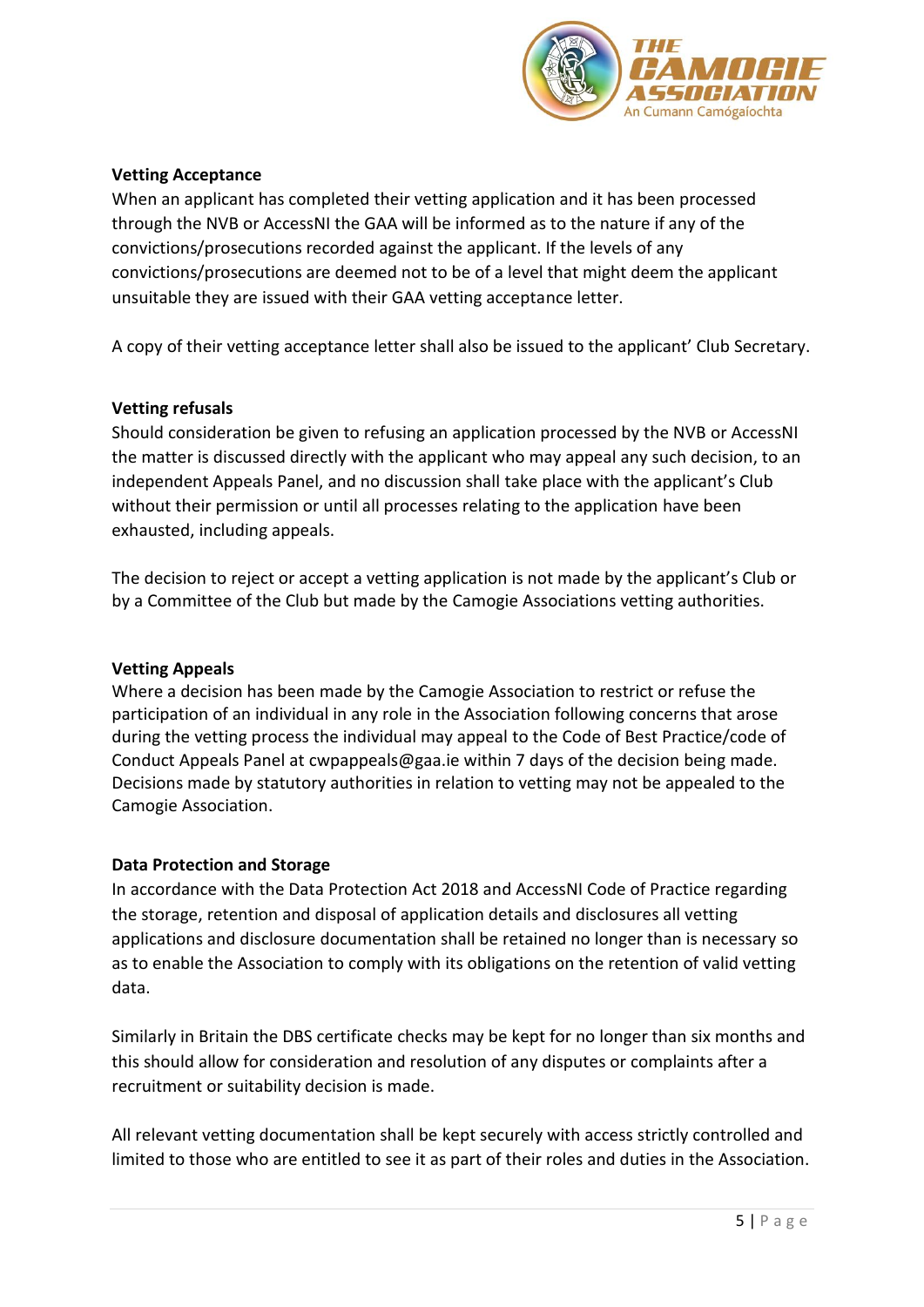

#### **Break of service**

Any person, previously vetted by the Camogie Association, but who for whatever reason may have ceased their regulated activity or work with children and or vulnerable persons in the GAA, LGFA or Camogie Association for a period of more than one year, shall be required to be re-vetted prior to commencing or re-commencing any regulated activity or work with children and or vulnerable persons in our Associations.

In addition to the above any person who may have resided outside of Ireland\* for more than one year or who may be a resident in Ireland for less than one year shall be obliged to obtain a police background check from the country of their last residence and/or country of origin at the discretion of a Camogie Association Vetting Liaison Officer.

#### **Collating information on who is vetted in the Camogie Association**

For legal purposes, and to also ensure compliance with Camogie Association rules, each unit of the Association must be in a position to identify if those selected to work with children are suitably vetted. A list of persons whose vetting has been deemed acceptable may be made available to the Club or County Chairperson or Secretary via a Camogie secure email address, i.e. @camogie.ie, but only on request, so as to ensure that the relevant unit is in compliance with legislative requirements.

When a club applicant submits their vetting form on-line, they and their Club Secretary shall receive an acknowledgement of their application. Similarly, when the application has been fully processed and where a vetting acceptance letter is issued the Club Secretary shall receive a copy of the acceptance letter. This is to ensure that we are compliant with our legal responsibilities to have personnel vetted and to enable the Club Secretary to collaborate with the relevant Children's Officer in ensuring that a record is kept of those who have been vetted or may require to be vetted.

#### **Vetting of applicants under 18 yrs. of age**

Camogie Association vetting services are available to any person over 16 yrs. of age and under 18 yrs. of age who fulfil a role of responsibility when working with children or vulnerable adults in the Camogie Association. A parental consent form [\(NVB](http://www.gaa.ie/mm/Document/TheGAA/ChildProtectionandWelfare/12/73/47/3NVB3ParentGuardianConsentForm_Neutral.pdf)  [Parent/Guardian Consent Form\)](http://www.gaa.ie/mm/Document/TheGAA/ChildProtectionandWelfare/12/73/47/3NVB3ParentGuardianConsentForm_Neutral.pdf) must be completed for applicants between 16 and 18 yrs. of age and the form must be uploaded and forwarded to the Camogie Association as part of the application process. The applicant must also use the email address of the parent/guardian when making the application.

#### **\*Ireland: denotes the island of Ireland**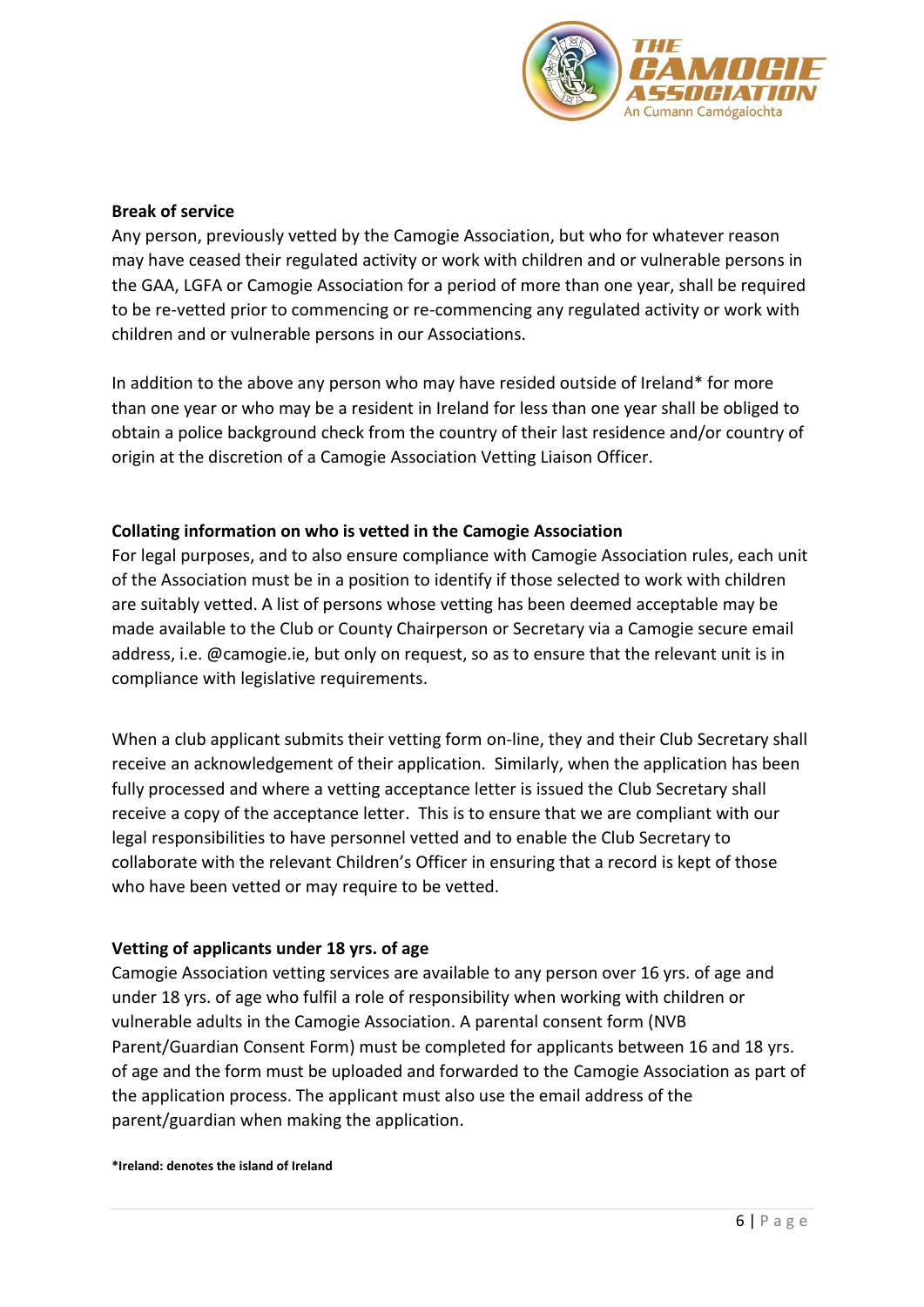

### **Vetting services for under 18 yr. olds in Northern Ireland**

Similar to the NVB vetting process, any applicants between 16 and 18 yrs. of age completing an AccessNI vetting application must have a Parent/Guardian Consent Form completed and attached to their cover application form. This must be forwarded to the Ulster GAA as part of the application process.

# **Policy on those who live in Northern Ireland and coach in the Camogie Association in the Republic of Ireland and vice versa**

Vetting conducted in any other jurisdiction has no standing in law in the Republic of Ireland. In order to satisfy the requirements of the National Vetting Bureau (Children & Vulnerable Persons) Acts 2012 to 2016 a coach who lives in Northern Ireland and coaches for the Camogie Association in the Republic of Ireland would require vetting through the National Vetting Bureau even if they have been previously vetted via AccessNI. Similarly, if the coach was also working with a Camogie Club in Northern Ireland and resident in the Republic of Ireland, they would have to be vetted under AccessNI even if they had been previously vetted via the National Vetting Bureau.

#### **Re-vetting**

In the Republic of Ireland vetting legislation will shortly be amended resulting in a 3-year recognition period for vetting carried out under the National Vetting Acts 2021-2015.

In anticipation of this legal requirement the Gaelic Games Code of Behaviour (Underage) has now been amended to reflect this change and as and from the **1 st January 2021** all vetting in our Associations, regardless of jurisdiction shall be subject to the 3 year recognition rule. (The exception shall be if any jurist imposes a period of recognition that is less than 3 yrs). A similar 3-year recognition period applies to all levels of safeguarding training delivered by the Gaelic Games Associations.

A vetting acceptance letter issued by the Camogie Association shall cease to be valid three years after the date of issue or if replaced by an updated letter received following a revetting within this time period.

#### **Camogie Evetting services**

Vetting for a member of the Camogie Association involves a number of easy steps to follow. Information on Camogie Evetting in addition to Vetting FAQs may be accessed at: [Vetting -](https://camogie.ie/administration/child-welfare/vetting/) [The Camogie Association](https://camogie.ie/administration/child-welfare/vetting/)

Information on AccessNI vetting in the GAA, which must be made through Ulster GAA, carried out on behalf of the GAA by Ulster GAA, is available at <http://ulster.gaa.ie/safeguarding/access-ni/>